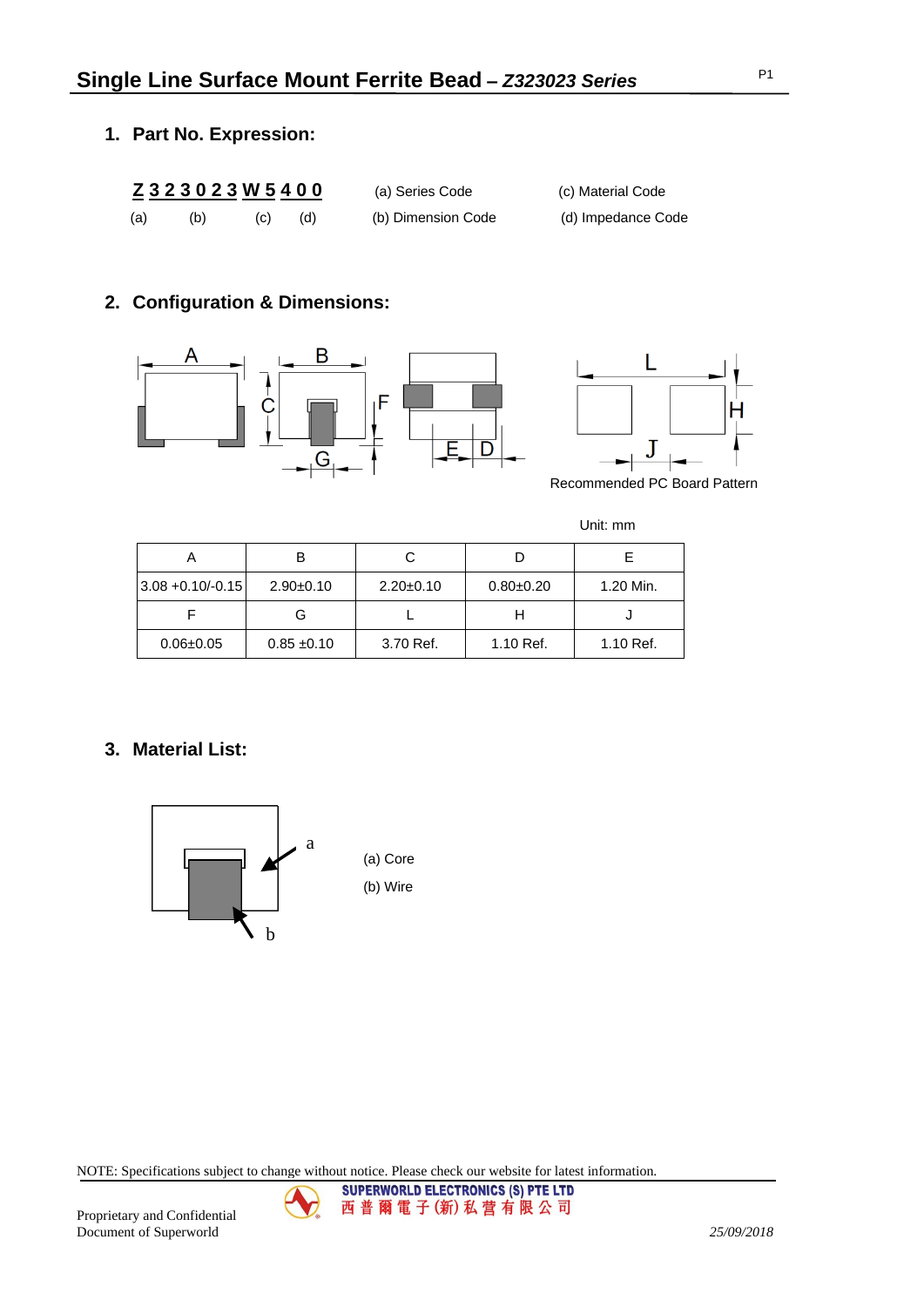### **4. General Specification:**

(a)Operating Temp. : -40°C to +125°C (Including self - temperature rise).

(b)Storage Temp. : -40°C to +125°C (on Board).

(c)Storage Condition (Component in its packaging)

- i) Temperature: Less than 40°C
- ii) Humidity : 60% RH

## **5. Electrical Characteristics:**

| Part Number  | Impedance 1<br>$(\Omega)$ ± 25% | Impedance 2<br>$(\Omega)$ ± 25%<br>@100MHz | <b>DCR</b><br>$(m\Omega)$<br>Max. | Rated Current (A) Typ.   |                          |
|--------------|---------------------------------|--------------------------------------------|-----------------------------------|--------------------------|--------------------------|
|              | @25MHz                          |                                            |                                   | $\Delta T = 40^{\circ}C$ | $\Delta T = 60^{\circ}C$ |
| Z323023W5400 | 23.0                            | 40.0                                       | 0.60                              | 21.0(1)<br>15.0(2)       | 26.0(1)<br>18.0(2)       |

## **6. Characteristics Curve:**



NOTE: Specifications subject to change without notice. Please check our website for latest information.

**SUPERWORLD ELECTRONICS (S) PTE LTD** 西普爾電子(新)私营有限公司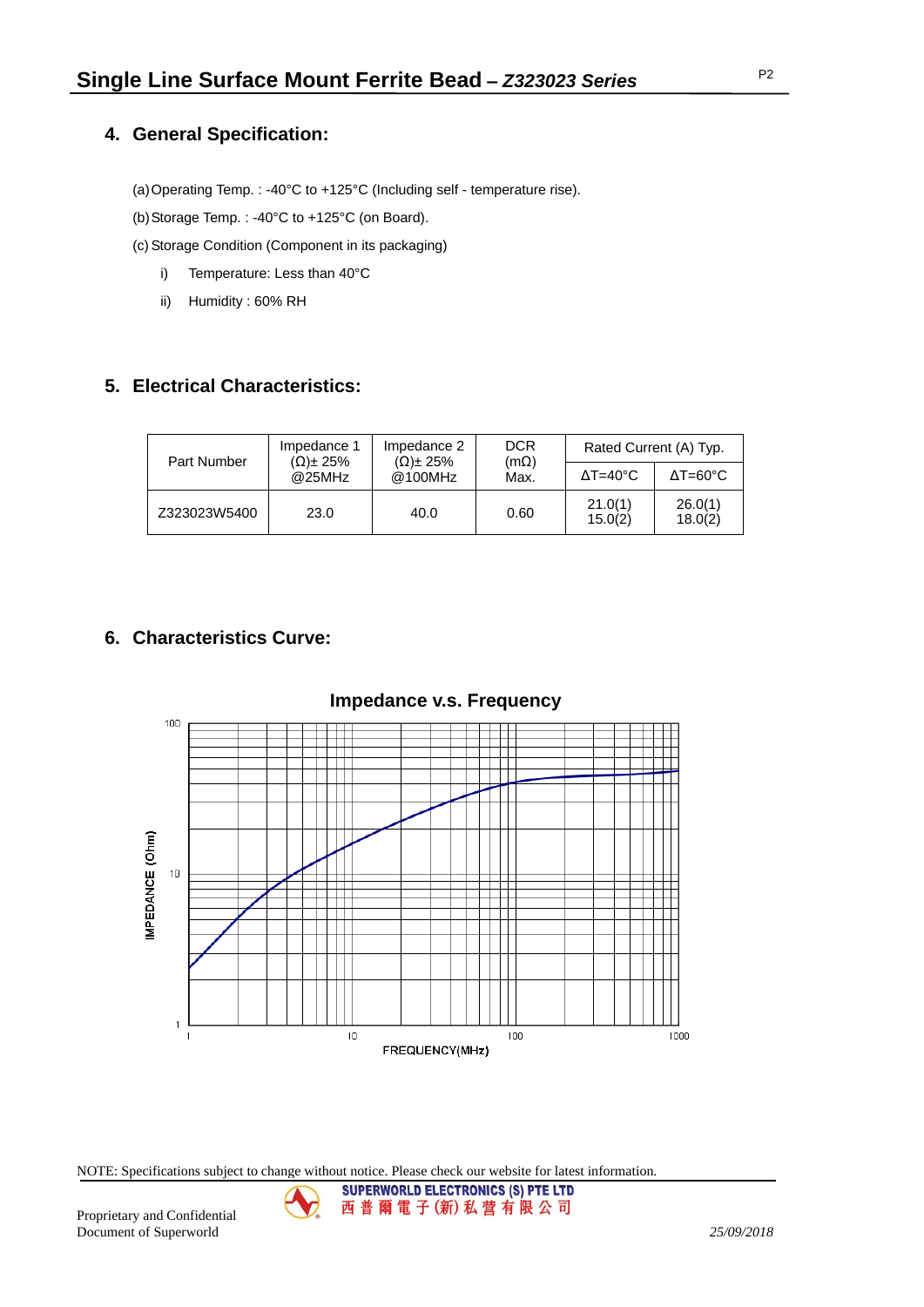### **7. Soldering:**

 Mildly activated rosin fluxes are preferred. Our terminations are suitable for all re-flow soldering systems. If hand soldering cannot be avoided, the preferred technique is the utilization of hot air soldering tools.

#### **7-1 Solder Re-flow:**

Recommended temperature profiles for re-flow soldering in Figure 1.

#### **7-2 Solder Wave:**

Wave soldering is perhaps the most rigorous of surface mount soldering processes due to the steep rise in temperature seen by the circuit when immersed in the molten solder wave , Due to the risk of thermal damage to products, wave soldering of large size products is discouraged. Recommended temperature profile for wave soldering is shown in Figure 2.

#### **7-3 Soldering Iron (Figure 3):**

Products attachment with soldering iron is discouraged due to the inherent process control limitations. In the event that a soldering iron must be employed the following precautions are recommended.

#### Note :

- a) Preheat circuit and products to 150°C.
- b) 350°C tip temperature (max)
- c) Never contact the ceramic with the iron tip
- d) 1.0mm tip diameter (max)
- e) Use a 20 watt soldering iron with tip diameter of 1.0mm
- f) Limit soldering time to 4~5 sec.



NOTE: Specifications subject to change without notice. Please check our website for latest information.

**SUPERWORLD ELECTRONICS (S) PTE LTD** 西 普 爾 電 子 (新) 私 营 有 限 公 司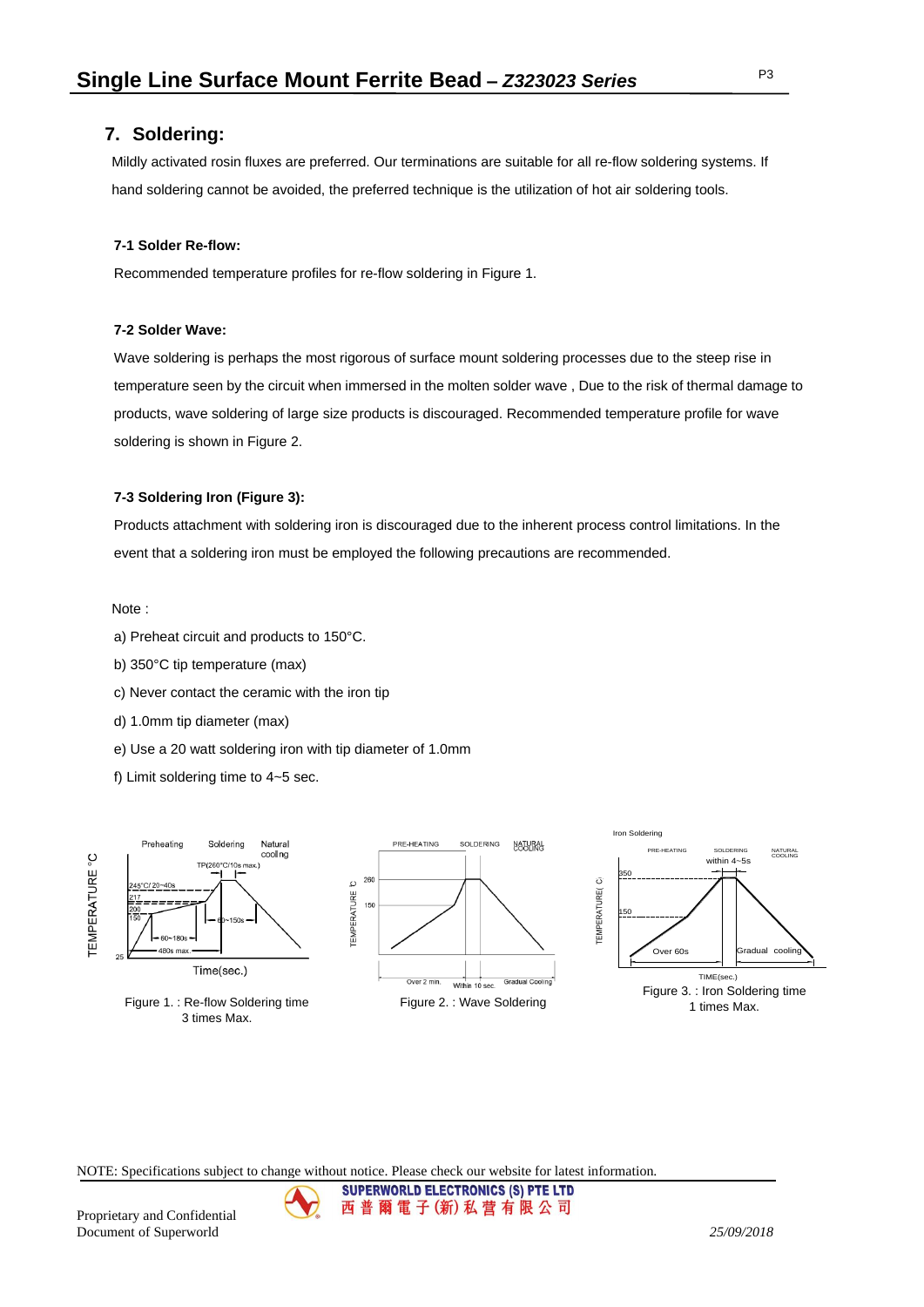# **8. Packaging Information:**

### **8-1 Reel Dimension**



| Type              | A/mm         | B/mm       | C/mm         | D(mm)           |
|-------------------|--------------|------------|--------------|-----------------|
| $7" \times 12$ mm | $13.5 + 0.5$ | $60.0+2.0$ | $13.5 + 0.5$ | $178.0 \pm 2.0$ |

### **8-2 Tape Dimension**



| Size    | W/mm           | P(mm)               | E/mm         | F/mm                | P2(mm) | D(mm)                                                                              | D1(mm) |
|---------|----------------|---------------------|--------------|---------------------|--------|------------------------------------------------------------------------------------|--------|
|         | $12.0 \pm 0.1$ | $8.00 \pm 0.1$      |              |                     |        | 1.75 $\pm$ 0.1   5.50 $\pm$ 0.05   2.00 $\pm$ 0.05   1.50+0.1/-0   1.50 $\pm$ 0.10 |        |
| Z323023 | Po(mm)         | A <sub>o</sub> (mm) | Bo(mm)       | K <sub>0</sub> (mm) | t(mm)  | l10Po(mm)                                                                          |        |
|         | $4.00 + 0.1$   | $3.50 \pm 0.1$      | $3.35\pm0.1$ | $2.40 \pm 0.1$      |        | $0.30 \pm 0.05$   40.0 $\pm$ 0.20                                                  |        |

NOTE: Specifications subject to change without notice. Please check our website for latest information.